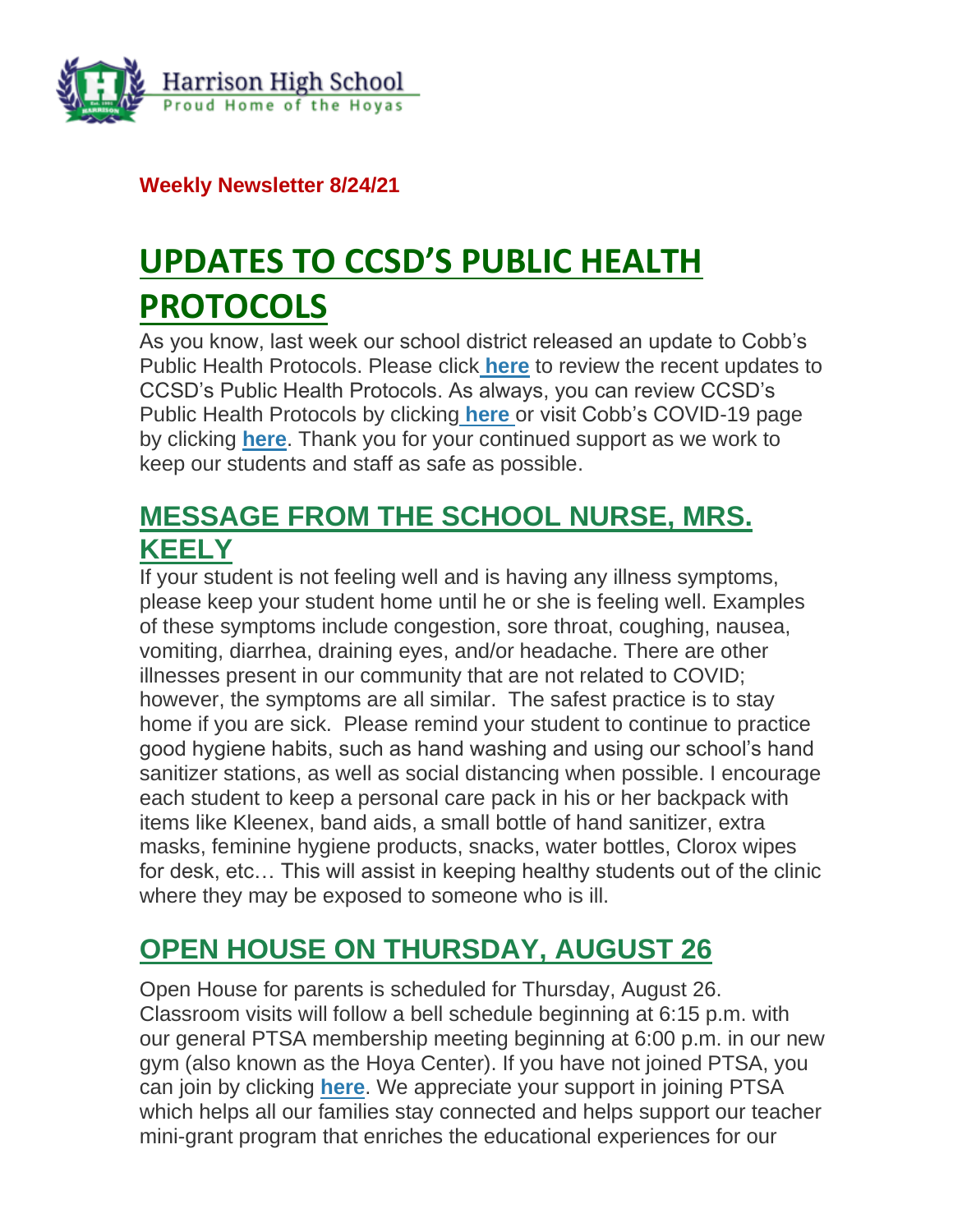Hoyas. Please click **[here](http://url503.cobbk12.org/ls/click?upn=lifxRKNE4qaF4JWLXkbAsjh7ycX9GyI4V6qRbFFivNpp-2B3syQ-2BF1CRoHOrZqfnEtQcfUXEzQ4WYketaNTGV34zs3jL5MGsQrXE2TLz8iLkM1gHcjbLjdTIy1LlJIK51n2uPQaZJZd-2FyK2tXtdzyYzg-3D-3D6j-6_W-2BfLYUoUwwI1tuGClKRhhPOSepcZIFoXnUIMjiA717kQ1i13BNQTwwJ9cl-2BWArXrjMDzmdYDAz26vF1M-2BNMQluQruQ2-2F6ad1LvcMTsaAKq0CXTWt15JCS2R2WiNCTVPcWkRaAFFfGTj4UCUkCXH0CtOpuwdd9RZvql4grHTyZIMVxkJ3KdEK18bBqlfpjhk-2BrWAYyQiyxzSJEtoc8o53DovA9HjXQNdNpKybq9k-2BbQOJCoFFW-2FvVuio8AzNaxrhyOJrUz8KfdTlpbyiYvqd1wg-3D-3D)** to view the flyer for additional details for Open House on Thursday, August 26.

### **DISMISSAL MESSAGE**

As we continue to navigate the best practices for afternoon dismissal of car and bus riders, we ask for your continued patience. Please pay close attention to the directions given by administrators and campus officer in the main lot as we try to figure out the best solution for our traffic woes. We cannot allow traffic for pickup or drop-off to stop on Due West Road. To help with this, we ask that students be dropped off in the mornings before 8:00 a.m. In the afternoon, we are asking parents to delay picking up students until 3:40 p.m. in order to allow buses to stage and leave campus with student traffic. These staggered times will make it easier for parents to pick up their students and leave campus without the heavy volume we experienced on the first week of school.

Please reference the diagram below for our updated campus dismissal traffic pattern. All student driver and car rider traffic should enter and exit the campus using the main traffic light entrance on Due West Road. As always, we would like to remind all of our drivers on campus to please use caution and safe driving practices at all times. Drivers should not cut through parking spots to skip traffic in the parking lots. Please continue to be watchful of others in the parking lot during morning arrival and afternoon dismissal. These are the busiest times for our campus traffic, so we encourage everyone to remain vigilant while driving and walking on campus. We ask you to remind your student (bus rider, car rider, or student driver) to use sidewalks as much as possible while on campus during these very busy times. We also strongly recommend allowing extra time for arrival to school, especially the first couple of weeks as everyone in our community gets accustomed to back to school traffic. Also, a friendly reminder that rainy mornings and Mondays tend to be more congested. Thank you for your continued support.

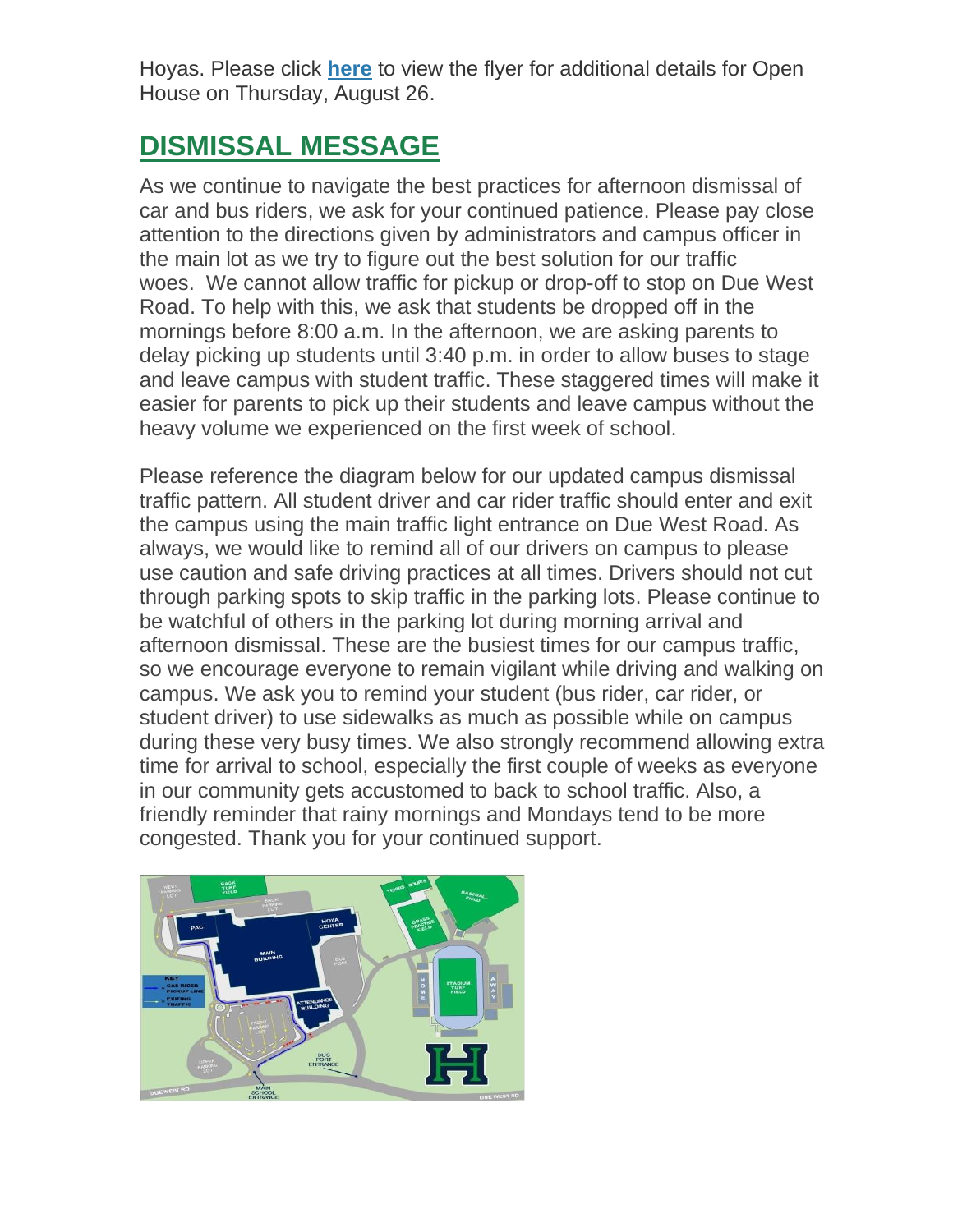### **STUDENT ATTENDANCE PROCEDURE UPDATE**

Cobb County School District now sends an automatic text, email, or phone call to notify you if your student misses a class or the entire day. Parent replies to these automated messages do not serve as an excused note for absences. If you believe the reported absence of a class to be in error, you or your student should contact the teacher to correct the error. The staff member must approve/confirm the error, and will then report the error to the Attendance Office. If your student is out sick, please continue to send in a note once they return to school; you have 3 days from the last day out to turn in a note. Thanks for your help and support!

### **HARRISON FOUNDATION**

Please consider donating to Harrison High School Foundation. Just click the link below to our donation page. Thank you for your support! Your generous donations have made all of the wonderful updates to our Learning Commons possible. We look forward to bringing even more enhancements and opportunities to our Hoyas! **[Donate Here.](http://url503.cobbk12.org/ls/click?upn=Q-2BKaVIKfS2AqG1NntRWXIuucmBLXHt0VTW51eWbEyXA9vECQY59-2B780kb-2FbreNPOEKe8lsI4uWP1Ku4nVNI6n9ZM-2Bf6t8k2Mf60kGEl-2BbB6n-2Bcw5TNbA1LOGstYOS0LuCZVTkfICdBZjtkBUUiJMf5XkmYZMQKWt7xXjslumnkcAJMCLQEclgUwqjiYMyN3-2FRHHaTAekXZpbW4gR3l4eo1kFOLd-2FxeBPLFOQz6H8viVWYuSSTnSg2Ujd1KIxs4frbqRWBdvhKUjNFTzHnuuVXtpUBgfMaZFGc1HrcbaqeORqBPRhDAxwktdpUOMlxk-2B9CEMU-2BK6J3OoueRbBluxh-2BIlHnXLF5fvUM3GJ-2B6UQR9YCPwImSqabB7d9HLmQlBJuhghhHAD1N7m8BEd0mmaTzHrDE6rG4vlXbE-2B32Fd-2B2bHRByO3-2Bp-2B3Q1PjoiD8h3qubaJQdI-2BhGjgkumhEEycAPQ-3D-3D8uup_W-2BfLYUoUwwI1tuGClKRhhPOSepcZIFoXnUIMjiA717kQ1i13BNQTwwJ9cl-2BWArXrjMDzmdYDAz26vF1M-2BNMQluQruQ2-2F6ad1LvcMTsaAKq0CXTWt15JCS2R2WiNCTVPcnA4KF8nVjYWnZByyc7XTZfMIHQac3cddcVHsyzWrphjcAGsXKEBaNuNpjVjTaANPzjwb6g7l6HCpl7Q5xzCRHBIRo-2FIecAVRxMIyH5gliotl9B9kvGa19hg9W0PQP4DW7JC5yk8J-2FqGeO0E-2F4u0miw-3D-3D)**

Don't forget to wish your student a Happy Birthday on our Birthday Marquee! **[Birthday Marquee Form](http://url503.cobbk12.org/ls/click?upn=Q-2BKaVIKfS2AqG1NntRWXIuucmBLXHt0VTW51eWbEyXA9vECQY59-2B780kb-2FbreNPOEKe8lsI4uWP1Ku4nVNI6n9ZM-2Bf6t8k2Mf60kGEl-2BbB6n-2Bcw5TNbA1LOGstYOS0LuCZVTkfICdBZjtkBUUiJMf5XkmYZMQKWt7xXjslumnkcAJMCLQEclgUwqjiYMyN3-2FRHHaTAekXZpbW4gR3l4eo1kFOLd-2FxeBPLFOQz6H8viVWYuSSTnSg2Ujd1KIxs4frbqRWBdvhKUjNFTzHnuuVXtpUBgfMaZFGc1HrcbaqeORqBPRhDAxwktdpUOMlxk-2B9CEMU-2BK6J3OoueRbBluxh-2BIlHnXLF5fvUM3GJ-2B6UQR9YCPwImSqabB7d9HLmQlBJuhghhHAD1N7m8BEd0mmaTzHrDE6rG4vlXbE-2B32Fd-2B2bHRByO3-2Bp-2B3Q1PjoiD8h3qubaJQdI-2BhGjgkumhEEycAPQ-3D-3DmMQm_W-2BfLYUoUwwI1tuGClKRhhPOSepcZIFoXnUIMjiA717kQ1i13BNQTwwJ9cl-2BWArXrjMDzmdYDAz26vF1M-2BNMQluQruQ2-2F6ad1LvcMTsaAKq0CXTWt15JCS2R2WiNCTVPcrLyTuuz6VO8r3wswDgqQhmFHWOiLnxUBSuAe3AbslXEYZfULTDuSLl-2Fa-2F3RIMg1phT5v-2F6tHChK0-2BqXvddEQsJLALNwAa1GuY2UQSnYR7vjU8ZY-2BHN8dbkOHx6UTYu-2FzxkS-2BKyAX6FvTHKxMvPlv-2Bw-3D-3D)**



### **MESSAGE FROM PTSA**

Open House is a long day for our Harrison Teachers and Staff. To help ease the burden, the PTSA Hospitality Team is coordinating a grab and go salad bar for them to enjoy between when school lets out and Open House begins. In order for it to be a success, we need the help of Hoya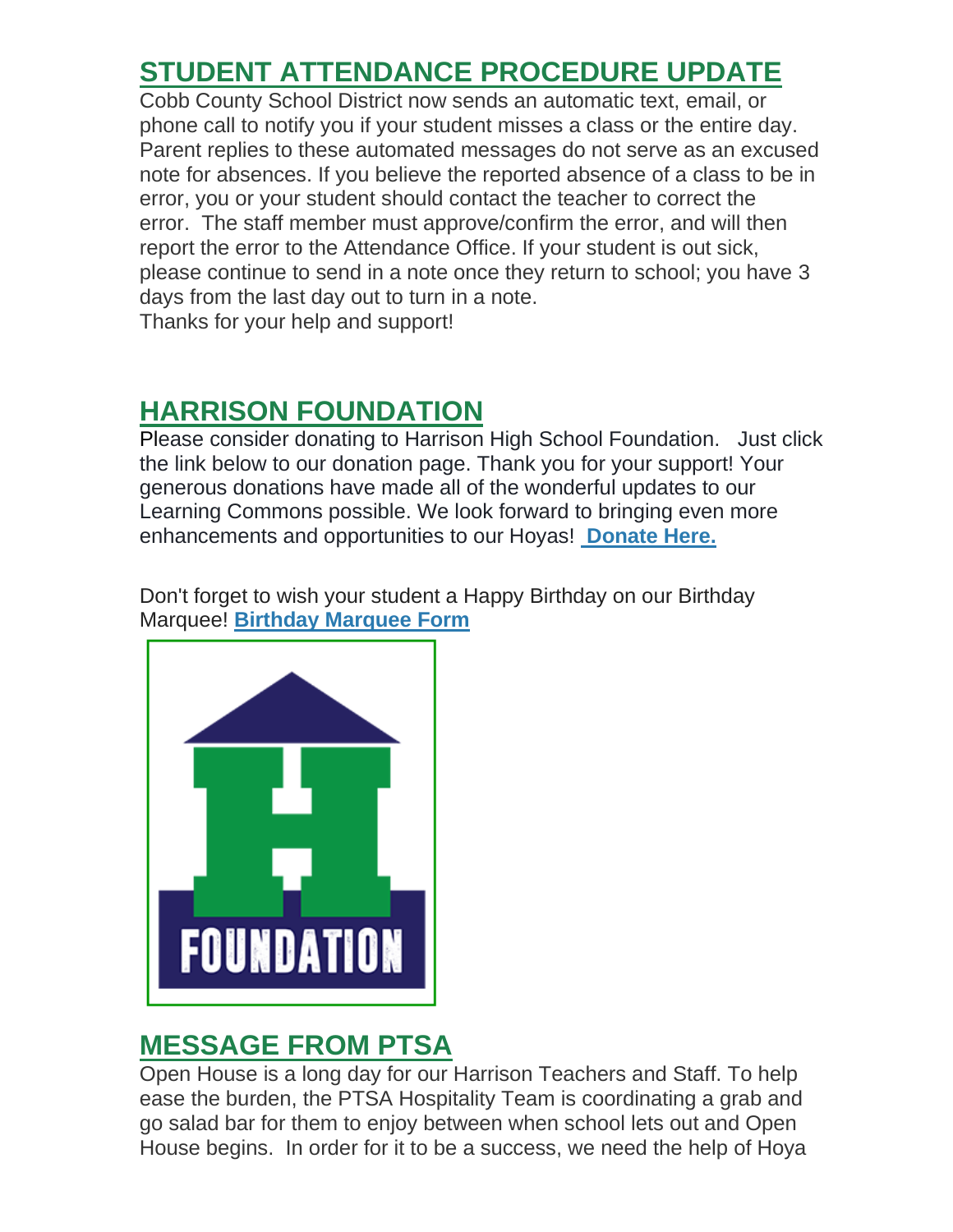Nation! Please use the Sign Up Genius link to see what is needed and donate! Thank you! **[Volunteers 2021-2022: PTSA Open House Teacher Salad Bar](http://url503.cobbk12.org/ls/click?upn=Q-2BKaVIKfS2AqG1NntRWXIqe3VLrAF6HtQZXW1Eop37-2BHD1-2FJeBI8RcsNCzxppcBz0DlAzN5HVHa4jFBsYhEq-2FTtx4F3uDw8i0Et4Ko14jOyvmI1H-2BAf5gG-2FKDqhzv-2BKLCWwno-2FakN55PshkPrF06wmC6mPfS2hi0Z5h9WmRcCXgIFHoxpCOEooHH7Z8QQLNVKU42G5ZzZVDodx3cLm3CsfKxNRSV2GM-2BCyB6aSn2YGBq01T3uwBTo5MgH2nBr9uRjgO-2Bc8diElvbkGgj-2B-2BPB4Nk-2BY-2FEyRVqf4aJFEY-2Fi82hCRX-2BWznhkmqXU5ErOGJQGnwBVxhtXEDv7spSenGS4NDBensm4Gm5aohCgcbSg8hDmDT-2Fzel0zoDJ7DIo4nAjBYgesQ-2BNiR1uWfHPRfmM-2FA76ZHgW882t4O8mpCaZD7bdJqkB1loy3nLMTpyOx9cq47oLx5YgH26PJvMYVuAWyXzsbEXeQBv3LJkIDGRonBvsaO-2BDuatIxwNmh6D2TZSvI-2B5zEIWP9nGzRIKS38CeoGG9DmWkiVIjBOlyQ8GAfVCMXAse5nYoXG0kpjgewACNYp9c4lye-2Fjr5f9Xc8X-2FdYEQ-3D-3DEuKp_W-2BfLYUoUwwI1tuGClKRhhPOSepcZIFoXnUIMjiA717kQ1i13BNQTwwJ9cl-2BWArXrjMDzmdYDAz26vF1M-2BNMQluQruQ2-2F6ad1LvcMTsaAKq0CXTWt15JCS2R2WiNCTVPc1CE8IEsxEueaXMrRS3RskgrHMRbTF0GgmdBLPzW7kyzEpqDebx-2BpeeNN9uzp9dBrzgPT2q9lewvRjoAfZ-2FDWbVTo3MjbWsPi55Vb7Ii7zwavFZ0LIfv70ndF5mi-2FBKVlF1lYwZQtW2mHXXtqWWy1ig-3D-3D)  [\(signupgenius.com\)](http://url503.cobbk12.org/ls/click?upn=Q-2BKaVIKfS2AqG1NntRWXIqe3VLrAF6HtQZXW1Eop37-2BHD1-2FJeBI8RcsNCzxppcBz0DlAzN5HVHa4jFBsYhEq-2FTtx4F3uDw8i0Et4Ko14jOyvmI1H-2BAf5gG-2FKDqhzv-2BKLCWwno-2FakN55PshkPrF06wmC6mPfS2hi0Z5h9WmRcCXgIFHoxpCOEooHH7Z8QQLNVKU42G5ZzZVDodx3cLm3CsfKxNRSV2GM-2BCyB6aSn2YGBq01T3uwBTo5MgH2nBr9uRjgO-2Bc8diElvbkGgj-2B-2BPB4Nk-2BY-2FEyRVqf4aJFEY-2Fi82hCRX-2BWznhkmqXU5ErOGJQGnwBVxhtXEDv7spSenGS4NDBensm4Gm5aohCgcbSg8hDmDT-2Fzel0zoDJ7DIo4nAjBYgesQ-2BNiR1uWfHPRfmM-2FA76ZHgW882t4O8mpCaZD7bdJqkB1loy3nLMTpyOx9cq47oLx5YgH26PJvMYVuAWyXzsbEXeQBv3LJkIDGRonBvsaO-2BDuatIxwNmh6D2TZSvI-2B5zEIWP9nGzRIKS38CeoGG9DmWkiVIjBOlyQ8GAfVCMXAse5nYoXG0kpjgewACNYp9c4lye-2Fjr5f9Xc8X-2FdYEQ-3D-3DEuKp_W-2BfLYUoUwwI1tuGClKRhhPOSepcZIFoXnUIMjiA717kQ1i13BNQTwwJ9cl-2BWArXrjMDzmdYDAz26vF1M-2BNMQluQruQ2-2F6ad1LvcMTsaAKq0CXTWt15JCS2R2WiNCTVPc1CE8IEsxEueaXMrRS3RskgrHMRbTF0GgmdBLPzW7kyzEpqDebx-2BpeeNN9uzp9dBrzgPT2q9lewvRjoAfZ-2FDWbVTo3MjbWsPi55Vb7Ii7zwavFZ0LIfv70ndF5mi-2FBKVlF1lYwZQtW2mHXXtqWWy1ig-3D-3D)**

### **HOYA BLOCK**

Hoya Block started today! Please have your student check their StudentVue account for any changes. If your student has an issue with their Hoya Block please have them stop by any of our offices or the learning commons to submit a Hoya Block change form.

## **PSAT**

Juniors mark your calendar to sign up for the PSAT by September 10th!



### **SENIOR DUES**

Senior Dues must be paid by September 3rd to receive your Senior Hoya Pride t-shirt, AND the other Senior T-shirts this year. There will be no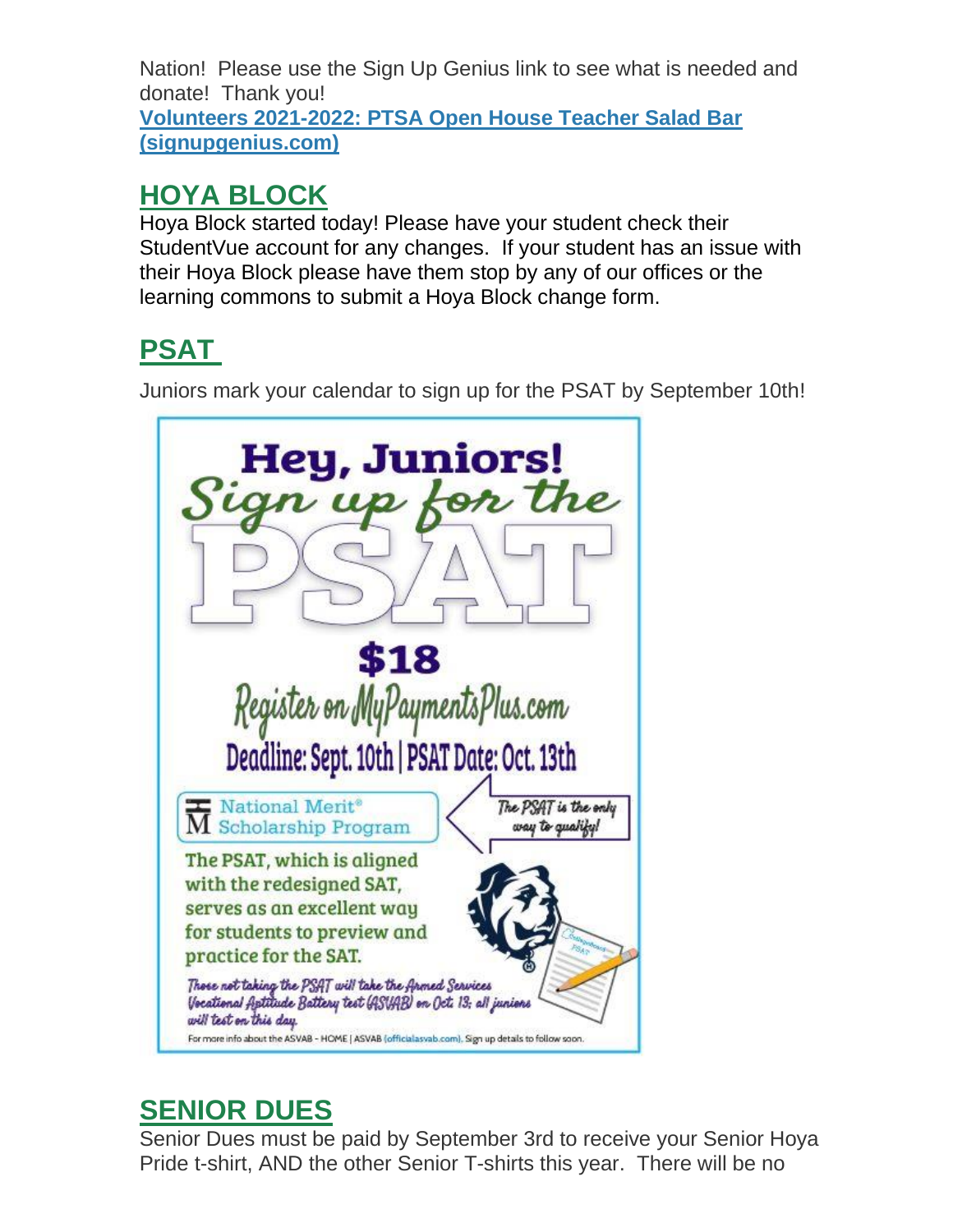extra shirts ordered, so please get your dues paid through My Payments Plus ASAP.

Senior dues are \$80 and pay for multiple t-shirts, senior week activities, Senior Summit, and Naviance fees.

Seniors – make sure you join the Class of 2022 Remind – text @hhshoyas22 to 81010. Please use your first and last name when requesting access. The senior class remind will be one of the primary modes of communication for the class of 2022, so join now!



#### Sign up for important updates from Dr. Osborne.

Get information for Harrison High School right on your phone-not on handouts.

| If you have a smartphone, get push                                                                   |                               |
|------------------------------------------------------------------------------------------------------|-------------------------------|
| notifications.                                                                                       |                               |
| On your iPhone or Android phone,                                                                     |                               |
| open your web browser and go to<br>the following link:                                               | md.ob/hhshoyas22              |
|                                                                                                      | Join Hoyax2022                |
| rmd.at/hhshoyas22                                                                                    | Full Nome                     |
| Follow the instructions to sign up:<br>for Remind. You'll be prompted to<br>download the mabile app. | First and Lost Name.          |
|                                                                                                      | Phone Number or Email Address |
|                                                                                                      | (555) 555-5555                |
| If you don't have a smartphone,<br>get text notifications.                                           |                               |
|                                                                                                      |                               |
| Text the message @hhshoyas22 to the<br>number 81010.                                                 | te.                           |
|                                                                                                      | 81010                         |
| If you're hoving trouble with 81010, by                                                              | Measons                       |
| texting Althshoyas22 to (770) 212-3996.                                                              |                               |

#### Den't have a mobile phone? Go to multabhirate ani22 on a desidep computer to sign up for email netifications.

### **SENIOR MESSAGE**

Seniors all graduation orders are due by December 1st. Please click **[here](http://url503.cobbk12.org/ls/click?upn=LUI-2F8f4xtojWZMZFKeeLxq3XJOMTwPc42al5rUMTaApWiJzZ7XqaKh-2Fxb94YaFGqQDvlTI2B51Vw4Bc-2FDHkYsmUsZUICwaUhgYP7AnghzVo-3Dv8Gb_W-2BfLYUoUwwI1tuGClKRhhPOSepcZIFoXnUIMjiA717kQ1i13BNQTwwJ9cl-2BWArXrjMDzmdYDAz26vF1M-2BNMQluQruQ2-2F6ad1LvcMTsaAKq0CXTWt15JCS2R2WiNCTVPcGeY5uPbUlWzzqkpujSkPXP3Ry2IAE5NKLgMrxB1f-2FAgwWzAZdYmskJiJeeU50DIOGLG0RmYnoawMSV6pL9pIhrbIXDrTys-2FxVT3u3Cg4pgIWYrmvHVanicPNYPrh47nIkEWQoY1avnOAAvMgZRYV-2BQ-3D-3D)** for more information on purchasing caps/gowns, graduation announcements, and senior memorabilia. All graduating seniors participating in commencement MUST purchase a cap and gown.

### **SCHOOL SOCIAL WORKER**

Who is my School Social Worker?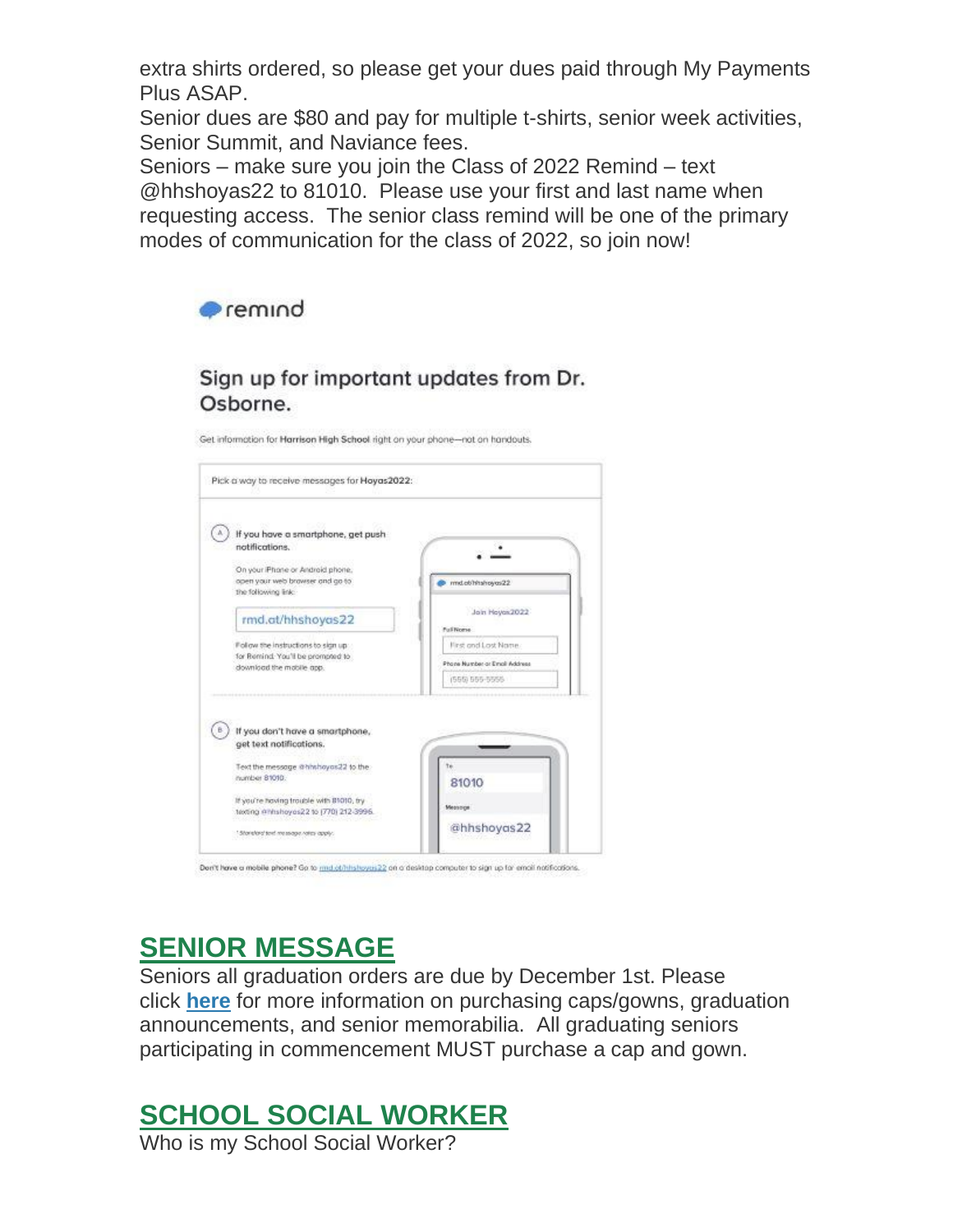My name is Alicia Hayworth and I am the school social worker at Harrison High School, Lost Mountain Middle School, and Ford Elementary School. This is my 21st year in the district and my 6th year serving Harrison. I graduated from the University of Georgia with degrees in Bachelor and Master of Social Work.

What does my School Social Worker do?

Counsels students individually and in groups connects families to resources within the community, provides support during crisis, advocates for students and families by working collaboratively to remove barriers that are preventing school success.

How can I get connected to resources in the community? Visit our Family Resources Database at **[Cobb County School Social](http://url503.cobbk12.org/ls/click?upn=oq5wnnHoD1NAxpT8rNAGXLeSSs2oqQ-2BhsGA3S2Aoidmz-2B7OaFU58f0-2FcZrjxUI5SW89VV8ofs0TP7-2B1A8wnqe2QvR3ML4g-2BXI0ayos9h9WorzM0rs6Pue2qpLXJ-2BY7wlSWsy_W-2BfLYUoUwwI1tuGClKRhhPOSepcZIFoXnUIMjiA717kQ1i13BNQTwwJ9cl-2BWArXrjMDzmdYDAz26vF1M-2BNMQluQruQ2-2F6ad1LvcMTsaAKq0CXTWt15JCS2R2WiNCTVPcL1wibc6HG0N1cMOK4fPgckC4MqcLP-2FlSiAhqWRjRp5kWjEdhMN-2FirO-2Fn1txSGNcgZLjW51mGQj8o-2B8UndKz3Zl-2FH6SQeQM2kZg15gULJ-2FdRgh0NfuYbwdxYFTmdYwovfe7mFvJ06D0K7Pr3PYfXL2A-3D-3D)  [Work Family Resources \(cobbk12.org\)](http://url503.cobbk12.org/ls/click?upn=oq5wnnHoD1NAxpT8rNAGXLeSSs2oqQ-2BhsGA3S2Aoidmz-2B7OaFU58f0-2FcZrjxUI5SW89VV8ofs0TP7-2B1A8wnqe2QvR3ML4g-2BXI0ayos9h9WorzM0rs6Pue2qpLXJ-2BY7wlSWsy_W-2BfLYUoUwwI1tuGClKRhhPOSepcZIFoXnUIMjiA717kQ1i13BNQTwwJ9cl-2BWArXrjMDzmdYDAz26vF1M-2BNMQluQruQ2-2F6ad1LvcMTsaAKq0CXTWt15JCS2R2WiNCTVPcL1wibc6HG0N1cMOK4fPgckC4MqcLP-2FlSiAhqWRjRp5kWjEdhMN-2FirO-2Fn1txSGNcgZLjW51mGQj8o-2B8UndKz3Zl-2FH6SQeQM2kZg15gULJ-2FdRgh0NfuYbwdxYFTmdYwovfe7mFvJ06D0K7Pr3PYfXL2A-3D-3D)**

### **CAFETERIA NEWS**

Please check the Food and Nutrition Services website frequently for updated information on Paying for Meals, Menus, Allergy & Special Nutrition Needs, Wellness Information, and Employment Opportunities. **[https://www.cobbk12.org/foodservices/page/45098/paying-for-meals](http://url503.cobbk12.org/ls/click?upn=oq5wnnHoD1NAxpT8rNAGXIgEcF6cFUXUYIe-2B8AO3LVyx4t4OJsNWVhu0iEI2j90fBOcAAqhr4f3pHktzPZuYg83p0mcu7zlRbWoKDhAG9jg-3DgCOk_W-2BfLYUoUwwI1tuGClKRhhPOSepcZIFoXnUIMjiA717kQ1i13BNQTwwJ9cl-2BWArXrjMDzmdYDAz26vF1M-2BNMQluQruQ2-2F6ad1LvcMTsaAKq0CXTWt15JCS2R2WiNCTVPcUJqVY1NH-2FjIcO1BcBLLko6utlr3E5oTMrkLVpG-2FxnrXJtalq7ytO0ad2t2-2B6VDSxDnhIutn8v0ZtX1FKQN86rObCm7PMh1ude9X8gUw9c1CIm1TpdDRcIIi4mNpQEinEGxAKiW9xaRj7q9-2Bs7W4soA-3D-3D)**

### **COUNSELING NEWS**

#### **COUNSELING CALENDAR**

Please check the Counseling Calendar frequently for important dates, including Virtual Parent and Student Q&A sessions, Virtual College Visit information, and much more! Click here, **[Harrison Counseling](http://url503.cobbk12.org/ls/click?upn=G8An3K6JlHsR8QtKBFuzdoB1znjZkDc3Km2Sgf1PHVpycz16KMZXgXgxh3dcC-2FS8NJmdhIjRhMEVOdXvIran0PoO612nc8dPRxDRKmrySvOyPaCPkwQVxnm5P9WY4kGuByjjBLs9jX8AnVcQz2F0xdPJWUq-2BTqmbYJsClRyFwEgRo9BS-2BibqsB2DQhPPMblVWJ95_W-2BfLYUoUwwI1tuGClKRhhPOSepcZIFoXnUIMjiA717kQ1i13BNQTwwJ9cl-2BWArXrjMDzmdYDAz26vF1M-2BNMQluQruQ2-2F6ad1LvcMTsaAKq0CXTWt15JCS2R2WiNCTVPcJnWqrkq63VeqslEutuU9b04i4QVAI2mIdh9QfX91I1Tv1RgDKDWPYx3LKMsMeqzSKdqi2oRRSoWDw4-2FXe3oZBzCrk8MKZzIiK7K4TL1ssqoAJQlMaV6ZVTfblxSesZ4o5W0Mfc6d-2BOZ-2BHPZjN9-2FxHA-3D-3D)  [Calendar,](http://url503.cobbk12.org/ls/click?upn=G8An3K6JlHsR8QtKBFuzdoB1znjZkDc3Km2Sgf1PHVpycz16KMZXgXgxh3dcC-2FS8NJmdhIjRhMEVOdXvIran0PoO612nc8dPRxDRKmrySvOyPaCPkwQVxnm5P9WY4kGuByjjBLs9jX8AnVcQz2F0xdPJWUq-2BTqmbYJsClRyFwEgRo9BS-2BibqsB2DQhPPMblVWJ95_W-2BfLYUoUwwI1tuGClKRhhPOSepcZIFoXnUIMjiA717kQ1i13BNQTwwJ9cl-2BWArXrjMDzmdYDAz26vF1M-2BNMQluQruQ2-2F6ad1LvcMTsaAKq0CXTWt15JCS2R2WiNCTVPcJnWqrkq63VeqslEutuU9b04i4QVAI2mIdh9QfX91I1Tv1RgDKDWPYx3LKMsMeqzSKdqi2oRRSoWDw4-2FXe3oZBzCrk8MKZzIiK7K4TL1ssqoAJQlMaV6ZVTfblxSesZ4o5W0Mfc6d-2BOZ-2BHPZjN9-2FxHA-3D-3D)** or go to the Counseling page on **[www.harrisonhigh.org](http://url503.cobbk12.org/ls/click?upn=oq5wnnHoD1NAxpT8rNAGXO9pgQjsMrFEdSeXOUfDN1SmFc2KsGzpApGt0h4W-2BnTi3qOMFT0pAhpU4g9jzi2oghIA-2BD5qxCmArcny4yPncCY-3DAsRo_W-2BfLYUoUwwI1tuGClKRhhPOSepcZIFoXnUIMjiA717kQ1i13BNQTwwJ9cl-2BWArXrjMDzmdYDAz26vF1M-2BNMQluQruQ2-2F6ad1LvcMTsaAKq0CXTWt15JCS2R2WiNCTVPcapcBOwHWFIpDU8xiuLj1qPENeQe8-2FlFVQm-2F7j0S1Ub5mKFA28PCQi-2Fvf0BNLXY4EwKFq8r-2Bz6TKDIp6oJU9yMEGDcaMujNW25jH1DMXy6b93-2FubybTtlDakao-2FW1MEYA7r0PS9BKAr2Yl3M5qyPQSA-3D-3D)**.

#### **VIRTUAL COLLEGE VISITS**

We have several Virtual College Visits set up for our Harrison Students. Please check these out here: **[Harrison Virtual College](http://url503.cobbk12.org/ls/click?upn=atN04ah58zHJEnPqlc-2BMD3fuUIdv-2B60ieqZJVX4j7QO2MUOtnkOO9oykNn7xHVso8gAm2GJ3j5FGCwjZ5LvRchxOrun-2FBy-2FgKbWkPihZ2Q9JYZI3tuoHve94SkP4AvACj6g1wooEqM3mzg9Qy-2FWAe1GozlOYbhL3kecMdjVC-2FLFvdReYFLsspsqz9iOLoTSdr4QiPK27CmBZKKxY1Eq1yiqY-2FrbD3zPBKV5cLGbbJCvC47XWylQKISCtnznlnqU3gEU-2BFwsfkK7yYc2lR319VfUwzLkBPNBSa0CgIfbjpN2xiWU2px26mO44Hr7A-2BC1wce3EYQEmQGLXt6FjklyoGLShmvCMmbjZHPsKTPp-2B9OgVlIxcQgp5etMqAU3qJoqsSzpwNQ-2ByZ3EDx6F48kmZBLvq-2FTZgDYL7M-2BzQ0u9f4-2FQkt7u2fZCF23Baa4kW1cMBzxb-2BZ9A0X0i-2B47iwH-2FoAm7-2F3zcAOzJZNlnCJthsO2c0-2BcLbr-2F-2F5Q7XXxa-2B30R-2BfjgA9WuIZM0prlQPjMJ5VKlnHwHcnJwukJnRlpF-2FFmvy9xYryMpsgiK1olnt0k5-2BMTQqmmIn2jNBim0wSOFCdDuCHLReAMxnCIRGv9MXo8UWNGrtebc8O8LDMGkXt-2F4aifedIQRQTfajm6kgyQboos0Jsu3qQgF7m1qnrWj38Ek4-2BmyUc5Bwb8OMpTNU8PoO7aNWxVwDjRUqL3WkfcQpl-2BWixpwAiRNwb4i-2FoUhj67sVEX-2BsudjZFZRBcbOgTz-2B0IMc7TcTN9has9UiSfeYBmEdDPjuDG7M3Gp7aKOoeDOjmVkMVi0ae0MqxGoFLcFMlLZwW9ib5ThUAYh77k3xQYLp9egfmr6NqTy3MYAXUkRmZzeoB4tiJzRaWOSbALMiQRQ6kSyIUHLH6G4Rv-2B2KZo2sIwmv2zM8Af6kXOgF15-2FcS8Z9E-2FdSer3kuaAhKp8u3MIK98N2kmmtnkVWt1F7QVzkNP9FviFRycdOTJnxFBRuBkgc3RRFLyL36GgVvX4rO4PxO02xpwScC-2FNr5JN6LtPSe8EFehf28P-2Ba9ctPXelFae86mwQ-2Fn24u4HBABqhVX7FNdJip8gWO-2BzxAlCDkXABX1t7dNQflX9qHpIbLfGyOWUYi6zPWamEVHgmPN6WYytiU02m9QJMYdDsUqcEKcoRqfbDLyntxzV4qJZxY2i6a3WXezp-2BGROVZfoAmKloWcL-2Fyb9j7SPYja5YDvJS38abNtgbrNkB-2BhTaUG44jaHWNBPp8FAjTC03esioNjDEQS3mpeGkmfEmBLg41aqxm3XH1-2BzrKMBDO2pbtoy6gTbXs6Wd2lTWRIULw8E8OYJlOaAr568BpAi-2FAdCsX8kxL2ravyP1hpML5PTohkOKQ8xiDjzOXB6IiGii1wRNiCXYA4d0ZMNWO2X9Rrj6lADJOw1o7kJkmMTPZqDr-2BqmCWCdDMd5OatKbabeenUrD-2B1iOaL5uw3q1LFQPd-2FaKo2n8j66GaUWjge2fSGIKxMFqmPtTQjV-2Bmpr9qjz4ypWwupYx7dDNMHN5VPN2y9R8MmbfZixOMgcDliVE1UZV4yUvtbQaxn95mTQkGSVGcPV3nZlnwl9U9lFfipSnzPgpQwQF6y-2BRcrpguJOYiW3JvRwm-2Bub7eqZknP1zUiATJIhpTijpELG2NnQbQmLnFRDXqVHTkNDX6gP3BnKES1SvSQrdAg842U3QSG4IlFKixajEyLqU8b8DJsK5sXxctIGbRgsYsOAAtjOAP4LTdteCiYgfRCfaaOChUe9mGcIjhNORYUYsTpBYXiF0BcL7nR0SdPhkozv7NflgwVwoNVVaSdoDwQGN-2BMFKE6Oc7uyaDTxViZk-2B5sWlu1Ef-2B2ALyB2p6GXvh4qfUWOvafnqfdqwyo0shjUjyeKET94Bv)  [Visits](http://url503.cobbk12.org/ls/click?upn=atN04ah58zHJEnPqlc-2BMD3fuUIdv-2B60ieqZJVX4j7QO2MUOtnkOO9oykNn7xHVso8gAm2GJ3j5FGCwjZ5LvRchxOrun-2FBy-2FgKbWkPihZ2Q9JYZI3tuoHve94SkP4AvACj6g1wooEqM3mzg9Qy-2FWAe1GozlOYbhL3kecMdjVC-2FLFvdReYFLsspsqz9iOLoTSdr4QiPK27CmBZKKxY1Eq1yiqY-2FrbD3zPBKV5cLGbbJCvC47XWylQKISCtnznlnqU3gEU-2BFwsfkK7yYc2lR319VfUwzLkBPNBSa0CgIfbjpN2xiWU2px26mO44Hr7A-2BC1wce3EYQEmQGLXt6FjklyoGLShmvCMmbjZHPsKTPp-2B9OgVlIxcQgp5etMqAU3qJoqsSzpwNQ-2ByZ3EDx6F48kmZBLvq-2FTZgDYL7M-2BzQ0u9f4-2FQkt7u2fZCF23Baa4kW1cMBzxb-2BZ9A0X0i-2B47iwH-2FoAm7-2F3zcAOzJZNlnCJthsO2c0-2BcLbr-2F-2F5Q7XXxa-2B30R-2BfjgA9WuIZM0prlQPjMJ5VKlnHwHcnJwukJnRlpF-2FFmvy9xYryMpsgiK1olnt0k5-2BMTQqmmIn2jNBim0wSOFCdDuCHLReAMxnCIRGv9MXo8UWNGrtebc8O8LDMGkXt-2F4aifedIQRQTfajm6kgyQboos0Jsu3qQgF7m1qnrWj38Ek4-2BmyUc5Bwb8OMpTNU8PoO7aNWxVwDjRUqL3WkfcQpl-2BWixpwAiRNwb4i-2FoUhj67sVEX-2BsudjZFZRBcbOgTz-2B0IMc7TcTN9has9UiSfeYBmEdDPjuDG7M3Gp7aKOoeDOjmVkMVi0ae0MqxGoFLcFMlLZwW9ib5ThUAYh77k3xQYLp9egfmr6NqTy3MYAXUkRmZzeoB4tiJzRaWOSbALMiQRQ6kSyIUHLH6G4Rv-2B2KZo2sIwmv2zM8Af6kXOgF15-2FcS8Z9E-2FdSer3kuaAhKp8u3MIK98N2kmmtnkVWt1F7QVzkNP9FviFRycdOTJnxFBRuBkgc3RRFLyL36GgVvX4rO4PxO02xpwScC-2FNr5JN6LtPSe8EFehf28P-2Ba9ctPXelFae86mwQ-2Fn24u4HBABqhVX7FNdJip8gWO-2BzxAlCDkXABX1t7dNQflX9qHpIbLfGyOWUYi6zPWamEVHgmPN6WYytiU02m9QJMYdDsUqcEKcoRqfbDLyntxzV4qJZxY2i6a3WXezp-2BGROVZfoAmKloWcL-2Fyb9j7SPYja5YDvJS38abNtgbrNkB-2BhTaUG44jaHWNBPp8FAjTC03esioNjDEQS3mpeGkmfEmBLg41aqxm3XH1-2BzrKMBDO2pbtoy6gTbXs6Wd2lTWRIULw8E8OYJlOaAr568BpAi-2FAdCsX8kxL2ravyP1hpML5PTohkOKQ8xiDjzOXB6IiGii1wRNiCXYA4d0ZMNWO2X9Rrj6lADJOw1o7kJkmMTPZqDr-2BqmCWCdDMd5OatKbabeenUrD-2B1iOaL5uw3q1LFQPd-2FaKo2n8j66GaUWjge2fSGIKxMFqmPtTQjV-2Bmpr9qjz4ypWwupYx7dDNMHN5VPN2y9R8MmbfZixOMgcDliVE1UZV4yUvtbQaxn95mTQkGSVGcPV3nZlnwl9U9lFfipSnzPgpQwQF6y-2BRcrpguJOYiW3JvRwm-2Bub7eqZknP1zUiATJIhpTijpELG2NnQbQmLnFRDXqVHTkNDX6gP3BnKES1SvSQrdAg842U3QSG4IlFKixajEyLqU8b8DJsK5sXxctIGbRgsYsOAAtjOAP4LTdteCiYgfRCfaaOChUe9mGcIjhNORYUYsTpBYXiF0BcL7nR0SdPhkozv7NflgwVwoNVVaSdoDwQGN-2BMFKE6Oc7uyaDTxViZk-2B5sWlu1Ef-2B2ALyB2p6GXvh4qfUWOvafnqfdqwyo0shjUjyeKET94Bv)** and on the Counseling Website.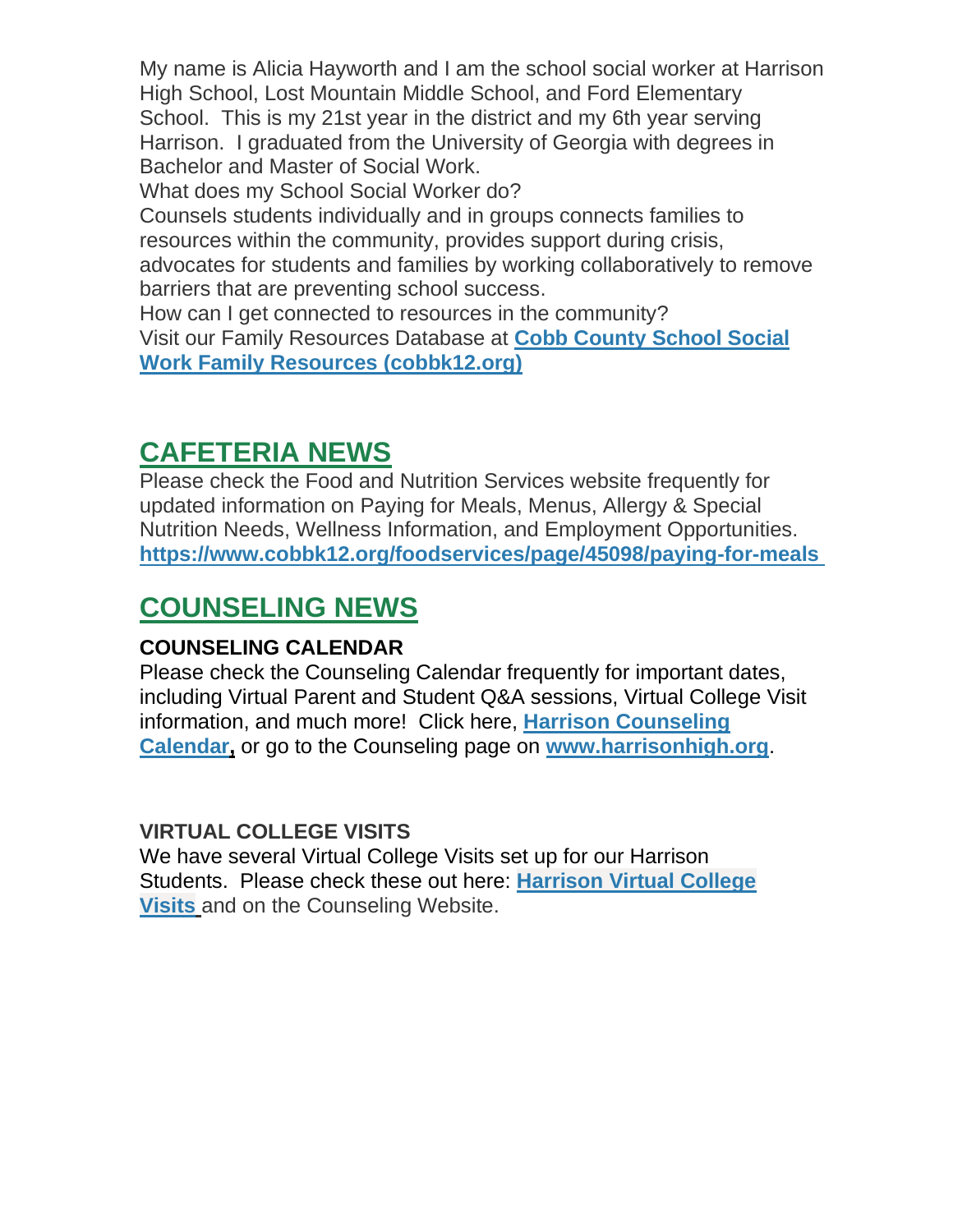

#### **CLASS NEWSLETTERS**

Students may now sign up for a monthly newsletter with specific information just for their year! See below to register or see your newsletter:

Freshman Class of 2025 **[Register Here](http://url503.cobbk12.org/ls/click?upn=Lr5Kj85exJaDj793QUoDMxoBFqYG9jsvxI4LoJlDFzMhUCpXbnVhhqIbIvVR7eDkW2lzE7udnvgKuQAcOzbNvqwOcyAOegilze8a86prJ3frgbJArpe-2Bu9kCda-2FHphK4YS3syaEi6KXoq5ecEB9E0ne7Np47MCHzPx514UIHtE2z1DtWvQSMAPs1SLFsz3LtfyD5_W-2BfLYUoUwwI1tuGClKRhhPOSepcZIFoXnUIMjiA717kQ1i13BNQTwwJ9cl-2BWArXrjMDzmdYDAz26vF1M-2BNMQluQruQ2-2F6ad1LvcMTsaAKq0CXTWt15JCS2R2WiNCTVPcWH6-2FmhxEPmzuw01oPUJ2CedavV94xwnHuuq8bwDf8LucbLbJJU4oeUxhry-2F6fxJY1cd3BwrvzoN0X8o637Bgprh7DkzxE-2BoFO5P4zAK2ldrYno8kchstBMCb0H9UaSRaMcrlynuxmN2v23QeKrA0Lw-3D-3D)** Sophomore Class of 2024 **[Register Here](http://url503.cobbk12.org/ls/click?upn=HU5K2q0Fz5ADTGboxPzOzV-2FXL0qE7BYVJk79MoYchrauedMvYHudRAftRA00KPmFHZOLKRfgjsRXY-2BcHASSl312-2FI8XajR6tsunOTcP2YhE-3Dbvz6_W-2BfLYUoUwwI1tuGClKRhhPOSepcZIFoXnUIMjiA717kQ1i13BNQTwwJ9cl-2BWArXrjMDzmdYDAz26vF1M-2BNMQluQruQ2-2F6ad1LvcMTsaAKq0CXTWt15JCS2R2WiNCTVPcgsrswJV2A-2BrXs3e0wKsZOX-2BOB-2Fq5w9d0aWC-2FDYS3YZOOuSSVwh9n8ZUn3TY4mLYSPS9NtWY-2B-2F6DMszvAIpJ-2BPy7PO8-2FZJfced-2BLsYrtnqbYMb6VX2KEwnhKFjM8F3tgcNlrxqVvNGx0ksNubD-2F0TCw-3D-3D)** Junior Class of 2023 **[Register Here](http://url503.cobbk12.org/ls/click?upn=HU5K2q0Fz5ADTGboxPzOzc-2FmDrLeRPv-2F5f6cytuJSxI0trpBiz9UDAwo-2Bcb69f-2BotMmx4AwlG5hn6eMqzvsNDsYVvUofQRcF3tP7lqOzjVNqfGZzo2pBbv9178J2dZt2supnlVwvxbV-2B2CZdWNWDsw-3D-3DrBV0_W-2BfLYUoUwwI1tuGClKRhhPOSepcZIFoXnUIMjiA717kQ1i13BNQTwwJ9cl-2BWArXrjMDzmdYDAz26vF1M-2BNMQluQruQ2-2F6ad1LvcMTsaAKq0CXTWt15JCS2R2WiNCTVPcAERy0xeMX3XBObJc8EAMZaDmoVlABqIohfIet4b9UA1oNBYky7ONmVar4z8MWspEtTubhA2iBWoSWjQGAGDnE5NgyQfGNaGy0y-2B7S1cJ8EHJkVV9RugMlU41E5yPsZSSzKwnW-2FdU7sKX0OPsvBUdeA-3D-3D)** Senior Class of 2022 **[Register Here](http://url503.cobbk12.org/ls/click?upn=Lr5Kj85exJaDj793QUoDMxoBFqYG9jsvxI4LoJlDFzMhUCpXbnVhhqIbIvVR7eDkW2lzE7udnvgKuQAcOzbNvqwOcyAOegilze8a86prJ3dDt6tBPLENBJTdrQCUrueLZgINQSeok4wIPB8t7DObpshp395kKSQ2QJBawc2T6bK-2FQpKcY6cz3X5556wmPmprP16O_W-2BfLYUoUwwI1tuGClKRhhPOSepcZIFoXnUIMjiA717kQ1i13BNQTwwJ9cl-2BWArXrjMDzmdYDAz26vF1M-2BNMQluQruQ2-2F6ad1LvcMTsaAKq0CXTWt15JCS2R2WiNCTVPcbYt-2FDatJmjzr3efKEP-2F-2BdKz4jNB-2F-2BIdca1kTRCpnO7ctpfAsOZ42M6OZ0SG6sLmYvE2b-2BNVXUdD-2FV2JWxAEhz5tehZ7WkjWQOaeUwW6FLGXTBlXmenhGnLYk9gzxxaZhG7q1l1epHDPfKL-2FgslpxEw-3D-3D)**

#### **SENIOR LESSONS**

August 24th through 27th, **[Seniors Lessons](http://url503.cobbk12.org/ls/click?upn=HU5K2q0Fz5ADTGboxPzOzV-2FXL0qE7BYVJk79MoYchratyNlzH0HjYRww-2FBlkj1T62abs7ISFuDMrBH1bbFjzDk0eMBWNdNzFt-2FY67SRM-2F-2Fz1GuP5Be3Edtwg94n8OaY0LkBX_W-2BfLYUoUwwI1tuGClKRhhPOSepcZIFoXnUIMjiA717kQ1i13BNQTwwJ9cl-2BWArXrjMDzmdYDAz26vF1M-2BNMQluQruQ2-2F6ad1LvcMTsaAKq0CXTWt15JCS2R2WiNCTVPcXRzBi6-2BRlfKSOONHjBEcGZB416IpoG-2FVzKOqpGzmLNJyzLMp6dGfvQnnD5Mwd8fdzLdkpEYiVoPID5ha1NnzLG02x4dWwATY-2B-2B5dJKSJio07Pm6egeECHbTgwiMVe-2Bvwq0Ll-2F-2F2afn2MN-2FiZA90uCA-3D-3D)** will take place during the school day. Topics include graduation, college applications, and more.

#### **HOYAS, BACK AT IT GROUP**

Let's navigate being back in the building together! Returning to in-person learning or just need support as you navigate high school? Click **[here](http://url503.cobbk12.org/ls/click?upn=Lr5Kj85exJaDj793QUoDMxoBFqYG9jsvxI4LoJlDFzMhUCpXbnVhhqIbIvVR7eDkW2lzE7udnvgKuQAcOzbNvqwOcyAOegilze8a86prJ3c6419VojaHWh3MTfRUqR09J1SBwpAilWUpmpdMa12f1jZgurvOJ2fjzMYAdmDxVToiiE-2FK9p8CzWdLm5OV6iE1NRdtg3vcahvcsulFHv0gAw-3D-3DbdLF_W-2BfLYUoUwwI1tuGClKRhhPOSepcZIFoXnUIMjiA717kQ1i13BNQTwwJ9cl-2BWArXrjMDzmdYDAz26vF1M-2BNMQluQruQ2-2F6ad1LvcMTsaAKq0CXTWt15JCS2R2WiNCTVPcBD5PmNPknEjtL3PV6fWyM04AwEXV5NXFmDev89vKmVkkkJ00E9TIQjybQZeqJGBAvHXGkFTl8fTIOQMLVuURrE-2FI39coECbSzL4oVV-2FNUYU-2BeW8IjrOgVBPtlBGjmp0VmDI4AUBlix4xHwf9mD6xDA-3D-3D)** to join us. The group will focus on different strategies to cope with anxiety, daily routines, plugging into the Harrison community, and more.

#### **DUAL ENROLLMENT INFORMATION SESSION**

Join us on August 26th at 7:15 in the Main Café for an information session on Dual Enrollment. Representatives from Kennesaw State University and Chattahoochee Technical College will present.

#### **KENNESAW STATE UNIVERSITY OPEN HOUSE**

Kennesaw State University Open Houses offer you the opportunity to ask questions about the major you're interested at either the Marietta Campus or the Kennesaw Campus. Learn about the admissions process, explore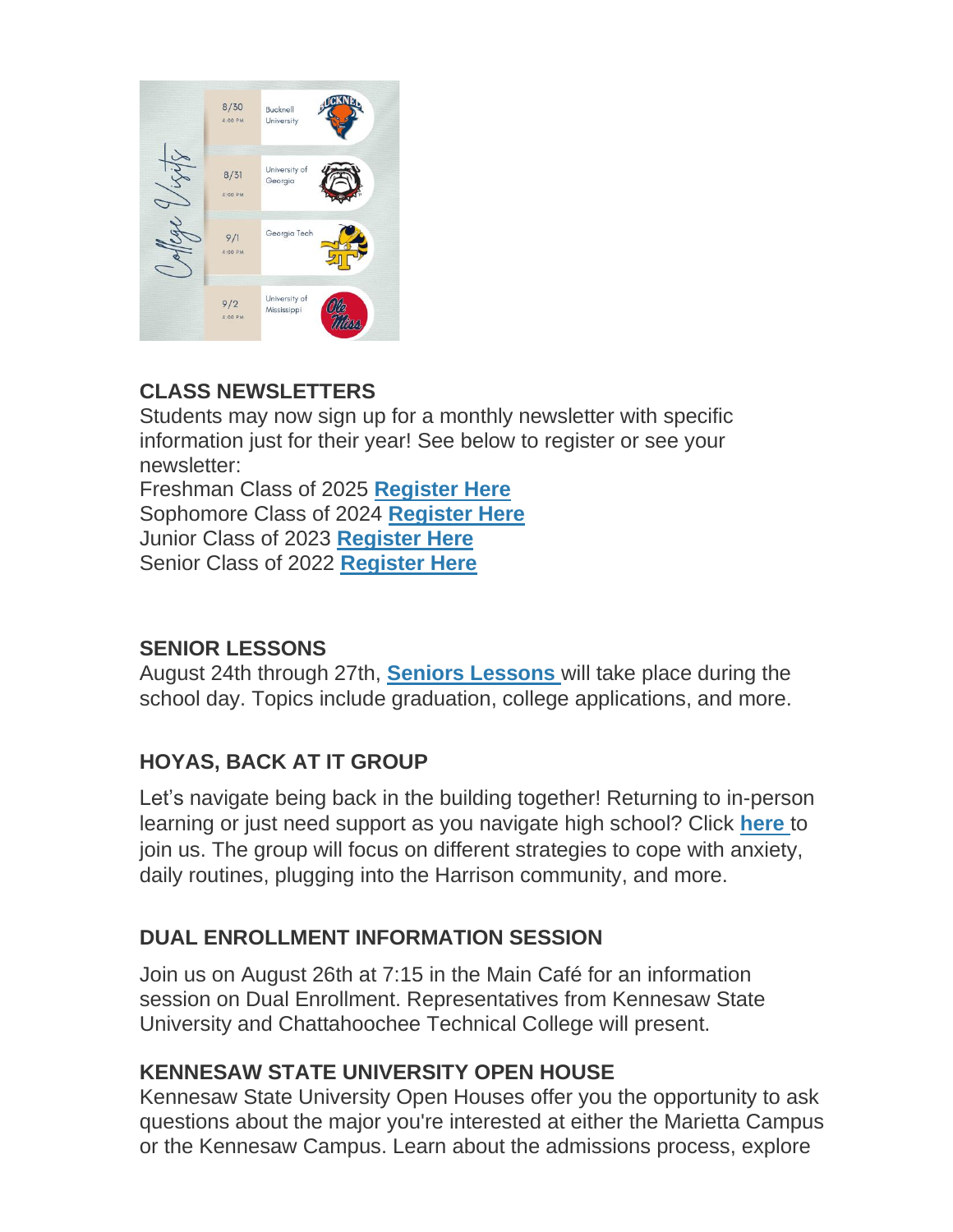on-campus living with Housing & Residence Life, participate in a walking tour of the campus, discover more about our campus and collegiate life, and have all your college financial questions answered by the Office of Scholarships & Financial Aid. Click **[here](http://url503.cobbk12.org/ls/click?upn=eEvVAr3vSvIu8v5B-2B6P-2BDWyOLXFkjC6ipoPmb4BNsA9okFew-2FX5V-2FTk4DX-2BFMZ7yZMyIn0bTmoB6p3gZKVLh0h5ACCa4Yi46hzQC4LDdIQw33UuQqKALB9lrNp9Hobpf11aEyfUFg4y-2F01kTsfWgrw-3D-3DDND9_W-2BfLYUoUwwI1tuGClKRhhPOSepcZIFoXnUIMjiA717kQ1i13BNQTwwJ9cl-2BWArXrjMDzmdYDAz26vF1M-2BNMQluQruQ2-2F6ad1LvcMTsaAKq0CXTWt15JCS2R2WiNCTVPcctFmpt-2FhsZFgz8m-2FXLTefrYUoggnftecCb-2FkYVhobX7-2FqbP397Np3rXSAv37sWsNtv8qVZ6er2rQRRUsbGffi-2BuGDQ-2FPTYokYoFIQkSlt8FNrb-2FWcnvv8kqa8xQCLjeMVLiN1nMCZGpVWD3Dl1e4MQ-3D-3D)** to register for the Marietta Campus Open House on September 25th. Click **[here](http://url503.cobbk12.org/ls/click?upn=eEvVAr3vSvIu8v5B-2B6P-2BDWyOLXFkjC6ipoPmb4BNsA9okFew-2FX5V-2FTk4DX-2BFMZ7yZMyIn0bTmoB6p3gZKVLh0h5ACCa4Yi46hzQC4LDdIQw33UuQqKALB9lrNp9HobpfM-2BDvkqsRQ03URBKvOdNOrA-3D-3D3goa_W-2BfLYUoUwwI1tuGClKRhhPOSepcZIFoXnUIMjiA717kQ1i13BNQTwwJ9cl-2BWArXrjMDzmdYDAz26vF1M-2BNMQluQruQ2-2F6ad1LvcMTsaAKq0CXTWt15JCS2R2WiNCTVPcfUO2lMzqTV2HY-2FaUs50Fr7W7LaeciRAUSb-2FEk8TLyEUQMX5iS13akyHuXc84k6XGGY40G-2F-2B0nEPDBR4xtP7EBgm2NaL0k8oX-2FCMWYMaBdARuz5UdRLI-2B6wsAGGeaTXbGY5ocWfdSiSG3XSoIXprDHw-3D-3D)** to register for the Kennesaw Campus Open House on September 18th.

#### **UNITED STATES MERCHANT MARINE ACADEMY – VIRTUAL Q&A**

Students are invited to a virtual admissions Q&A session for students interested in attending the United States Merchant Marine Academy (USMMA), one of the five federal service academies that include West Point, Annapolis, Air Force, and Coast Guard academies. The session will be on August 31, 2021, at 6 p.m. This will be a virtual question and answer session with some of our outstanding Midshipmen and will be the perfect opportunity to learn about the admissions process and what it's really like to attend USMMA. To register for the session, please click **[here](http://url503.cobbk12.org/ls/click?upn=LUI-2F8f4xtojWZMZFKeeLxq3XJOMTwPc42al5rUMTaApWiJzZ7XqaKh-2Fxb94YaFGqQDvlTI2B51Vw4Bc-2FDHkYsmUsZUICwaUhgYP7AnghzVo-3D5VXt_W-2BfLYUoUwwI1tuGClKRhhPOSepcZIFoXnUIMjiA717kQ1i13BNQTwwJ9cl-2BWArXrjMDzmdYDAz26vF1M-2BNMQluQruQ2-2F6ad1LvcMTsaAKq0CXTWt15JCS2R2WiNCTVPcv4-2FMkO-2FLuBZ8QeWm0ELgbprKsDYRmKIKXZkoTz9WAzHURBUfKxJOHfWOWO-2B0QEXHXKVqzsT27CtLnhWOuLqGWQ12RLZnW8Vn260Z2pYmAkX9S7mQMIUCzUR3pBEkVvqOFnXaM7Bt9KNJspSMysg3Bw-3D-3D)**.

#### **WORK PERMIT**

Please click **[here](http://url503.cobbk12.org/ls/click?upn=HU5K2q0Fz5ADTGboxPzOzV-2FXL0qE7BYVJk79MoYchragV5467tisWoPAB9agzSUHDsbqBYccGjiUhV-2FDTHAbpapsLFisWAfYtS-2FB87HhzALBJIiH1yo6DrPdn5r31JRcdh7h_W-2BfLYUoUwwI1tuGClKRhhPOSepcZIFoXnUIMjiA717kQ1i13BNQTwwJ9cl-2BWArXrjMDzmdYDAz26vF1M-2BNMQluQruQ2-2F6ad1LvcMTsaAKq0CXTWt15JCS2R2WiNCTVPcOQeWa-2BULizDGp-2FSsxyviNqVmO6PWbNX6ZzLV3xVqWYEy-2F-2Fy-2B78V6dvYlxs-2FcXGeB0AZ0tmn5TGz4nxgUDFGhOfj8T8dFP72MVq0jTm9Xuoen-2BKkJeVSsbHFy59n2DSV5nu2k5wr4hxPjnkd59nbGhg-3D-3D)** for directions for obtaining work permits for students under age 16.

### **SPORTS**

Congratulations to the following athletic programs for their recent wins and strong performances:

- Girls Volleyball win vs Lithia Springs 25-4, 25-5 on 8/19; had strong individual and team performances
- Girls Softball win vs Mt Paran 4-0 on 8/19; had strong individual and team performances
- Football Overtime win 25-17 at Allatoona; had strong individual and team performances

#### **HARRISON BOYS AND GIRLS SOCCER**

If you are interested in trying out for the Harrison Girls or Boys Soccer team this Spring, please complete this form so we can keep you informed of important dates and information. Tryouts are scheduled to begin on January 3rd. Please note this is during our Holiday Break, two days before school starts back.

**[Harrison Soccer 2022 Season Interest](http://url503.cobbk12.org/ls/click?upn=Q-2BKaVIKfS2AqG1NntRWXIqe3VLrAF6HtQZXW1Eop37-2BHD1-2FJeBI8RcsNCzxppcBz0DlAzN5HVHa4jFBsYhEq-2FZKWsB3iNtsHw4Z5XJqTGc72hmHzmKKg4NHOq-2FMdFS-2BPFAc8zjlc4srPGK983W1UhlnLKOyaAWxAV6iaf6e8cGb9Ws5YsW6cbu7jxNYJB0Fw3gU8sntLk-2FwK04fzJMNAtGI6Q2gD-2B5zWjGOVeo3YlyGF4gUuQAV50pIp4pmBtAbsX7nxD8ts1TkRrqXP9lROXTqoK-2BLjEVift3E-2F1TsqRfXqFVjq1ZbaFdHlBGXROa1zlRNt-2BfS-2FGIP9ARHNQtC4MKtU-2FOD-2FIdsTq8FJcdrWhgJTZ2SY6vg8MCFdwudDiwtvTQAIoaJPaZAfcO0sWPTLGUYbcbJ2udULkQyax8h7jdytBwr4PbjmJ9-2BkYegJwUi3o8GlttiOa9gwjzUvgCso54sVet1TZZAId6iUQBanfpA9Mj6b1RIB3TCqU4HBiwd8hJnetFvIU0iydE7wOo4Mra7LkREK4oUh6ylSJ0WskUkEak1MKXMKBK9ZNXxItjunogd5VU-2BClUIYqPY-2Fo4JmvsHEfq63UG9NwT8LjTo9tALAHHgNO4qGdhsZgn9PCcKElnvKFe36pf5u3XZ2SFqtJNjXl6mpJr6tqMUz58s-2BMHJe7Xf9dv4B2AKM6hkFk1qanFFb_W-2BfLYUoUwwI1tuGClKRhhPOSepcZIFoXnUIMjiA717kQ1i13BNQTwwJ9cl-2BWArXrjMDzmdYDAz26vF1M-2BNMQluQruQ2-2F6ad1LvcMTsaAKq0CXTWt15JCS2R2WiNCTVPcff-2F6dVKNRJiP1bFyxjPP-2Be0N9KyFAPT4m-2FaNtUYf3ysT7Sqcmq6vJxSgtBz45RJgiHugqSQ5EKu0xUjpkRmSY-2FwgBp-2Bmwya0WoJ1Kj06aJRDaP49d2aOnnVWf-2FOG4Kk150AXGVwPfny0o-2F7nex0eHg-3D-3D)**

#### **BASEBALL**

Players and Parents: If you are interested in trying out for the 2022 Baseball Team this year, please visit the following link to sign up. Questions? Reach out to Coach Elkins **[mark.elkins@cobbk12.org](mailto:mark.elkins@cobbk12.org)**